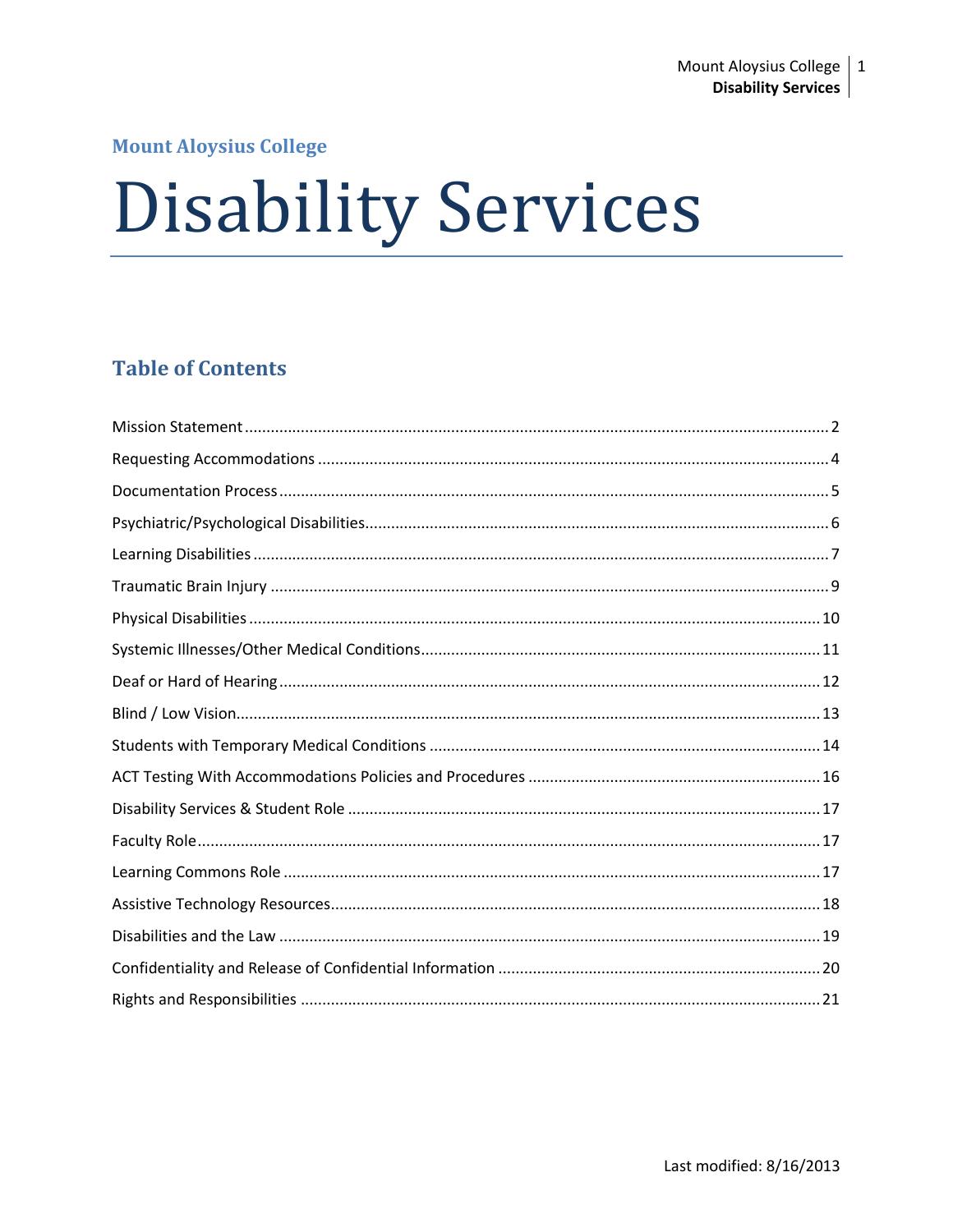## <span id="page-1-0"></span>**Mission Statement**

Mount Aloysius College makes every reasonable effort to provide qualified services to students with disabilities in order to create equal access for academic success. The Disability Services Director works in collaboration with members of the campus community to ensure that the student is integrated into the academic setting that will best help them reach their academic goals. Reasonable accommodations can be provided to students with a documented disability.

Students seeking accommodations from Disability Services on the basis of a disability are required to submit documentation to verify eligibility for services under Section 504 of the Rehabilitation Act of 1973, and the Americans with Disabilities Act of 1990. Protection under these civil rights is based upon documentation of a current disability that substantially limits a major life function.

#### **Services Provided**

-Academic and environmental accommodations

-Access to adaptive equipment for academic use

- -Meeting with faculty and students to support nondiscriminatory classroom policies
- -Working with faculty, staff, and students to increase disability awareness

#### **Important Related Information**

- Accommodations cannot be implemented until the student's file with Disability Services is complete. A complete file includes the Request for Services Application and appropriate medical documentation.
- **Prior history of an accommodation in K-12 schooling or another college does not** automatically warrant its continued provision. An Individualized Educational Plan (IEP) or a 504 Plan is usually not sufficient documentation of a disability.
- Requests for services and/or accommodations must be initiated by the student by contacting Disability Services and submitting the required paperwork. Accommodations will be determined collaboratively by the student and the Director of Disability Services.
- **The provision of all reasonable accommodations is based upon the assessment** of the current impact of the disability on academic performance. For this reason, it is in an individual's best interest to provide recent and appropriate documentation. In most cases, this means that a diagnostic evaluation has been completed within the past three years. Flexibility in accepting documentation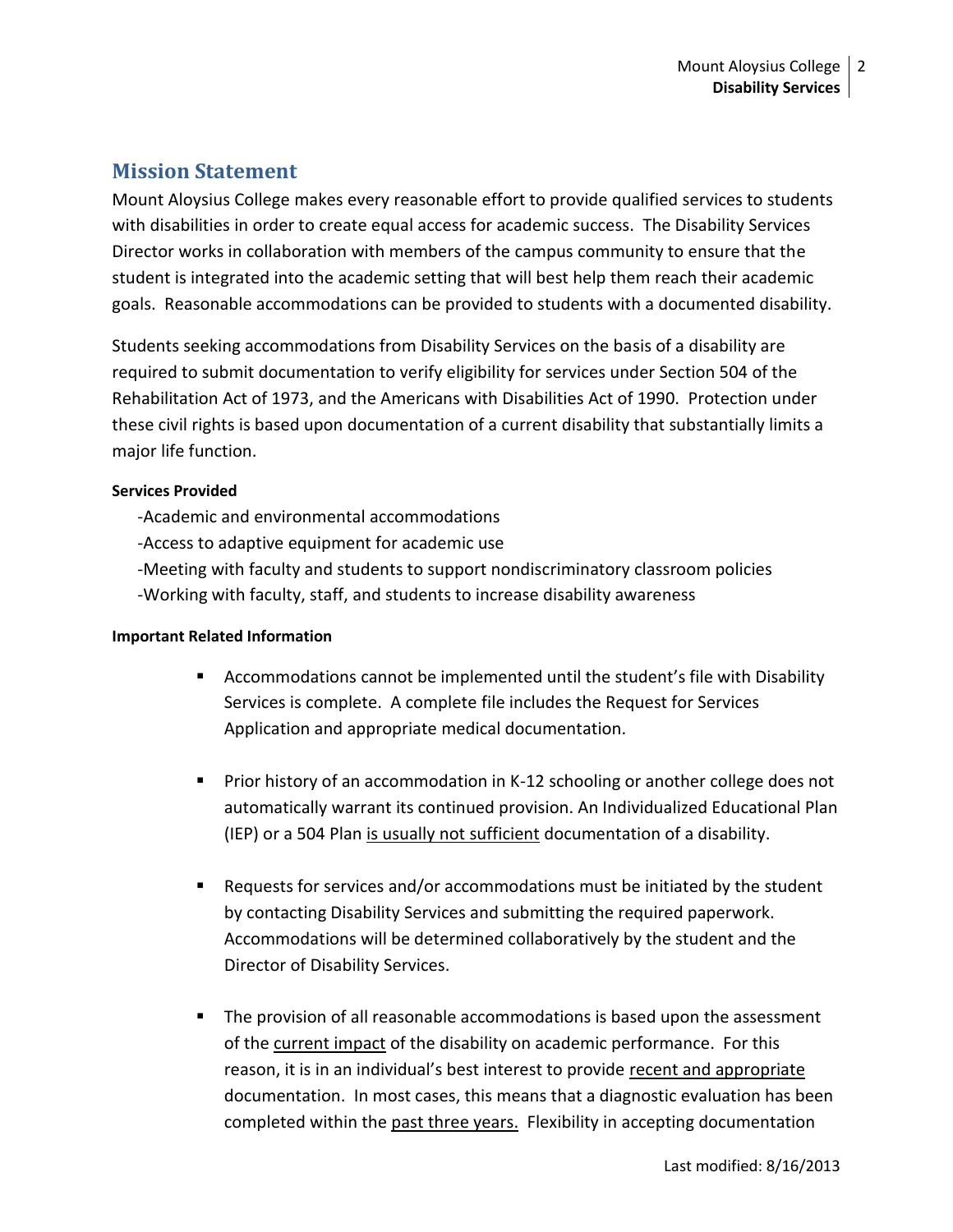which exceeds a three-year period may be considered if the previous assessment is applicable to the current or anticipated setting.

- **If documentation is inadequate in scope or content, or does not address the** individual's current level of functioning and need for accommodation, reevaluation may be warranted. Further assessment by an appropriate professional may be required if co-existing disabilities are indicated. Furthermore, changes may have occurred in the individual's performance since previous assessment, or medication(s) may have been prescribed or discontinued.
- All documentation submitted to Disability Services is confidential.

#### **Examples of Requested Accommodations**

- -Extended test time
- -Alternative testing location
- -Use of calculator
- -Use of tape recorder
- -Reader for exams
- -Preferential seating
- -Priority scheduling
- -Copy of notes
- -Note taker
- -Medical accommodations on case-by-case basis
- -Books in alternative format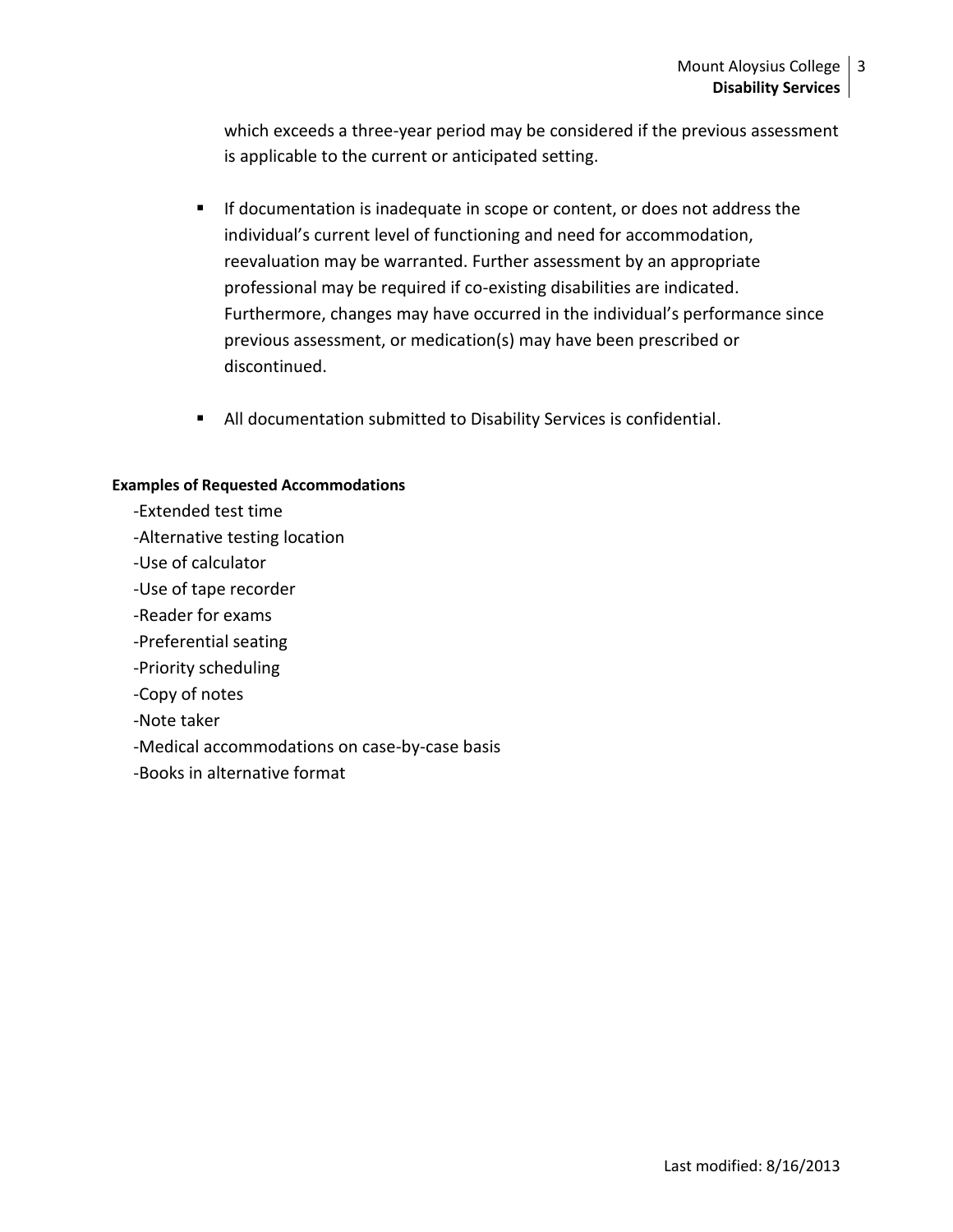# <span id="page-3-0"></span>**Requesting Accommodations**

Upon admission to Mount Aloysius College, please complete the following steps to register with Disability Services.

- 1) Provide current and appropriate documentation of your disability to Disability Services. Please see documentation guidelines.
- 2) Schedule an appointment with the Disability Services Director to register as a student with a disability. The purpose of this meeting is to discuss the documentation you have regarding your specific disability and reasonable accommodations that may be granted.
- 3) Complete a "Student Request for Accommodation Form". (You may print this off of the links page and bring it to your appointment.)
- *4)* Meet regularly with Disability Services to review the effectiveness of services received, to update information or to discuss changes in services. *It is the responsibility of the student to schedule appointments with Disability Services and/or alert them of any concerns with respect to his/her accommodations.*

Services are free of charge for students with qualifying disabilities who have registered with Disability Services.

It is the responsibility of the student to provide documentation of a diagnosed disability in order for services to be rendered.

Disability Services is available to assist you in obtaining the necessary documentation by providing referrals to qualified professionals.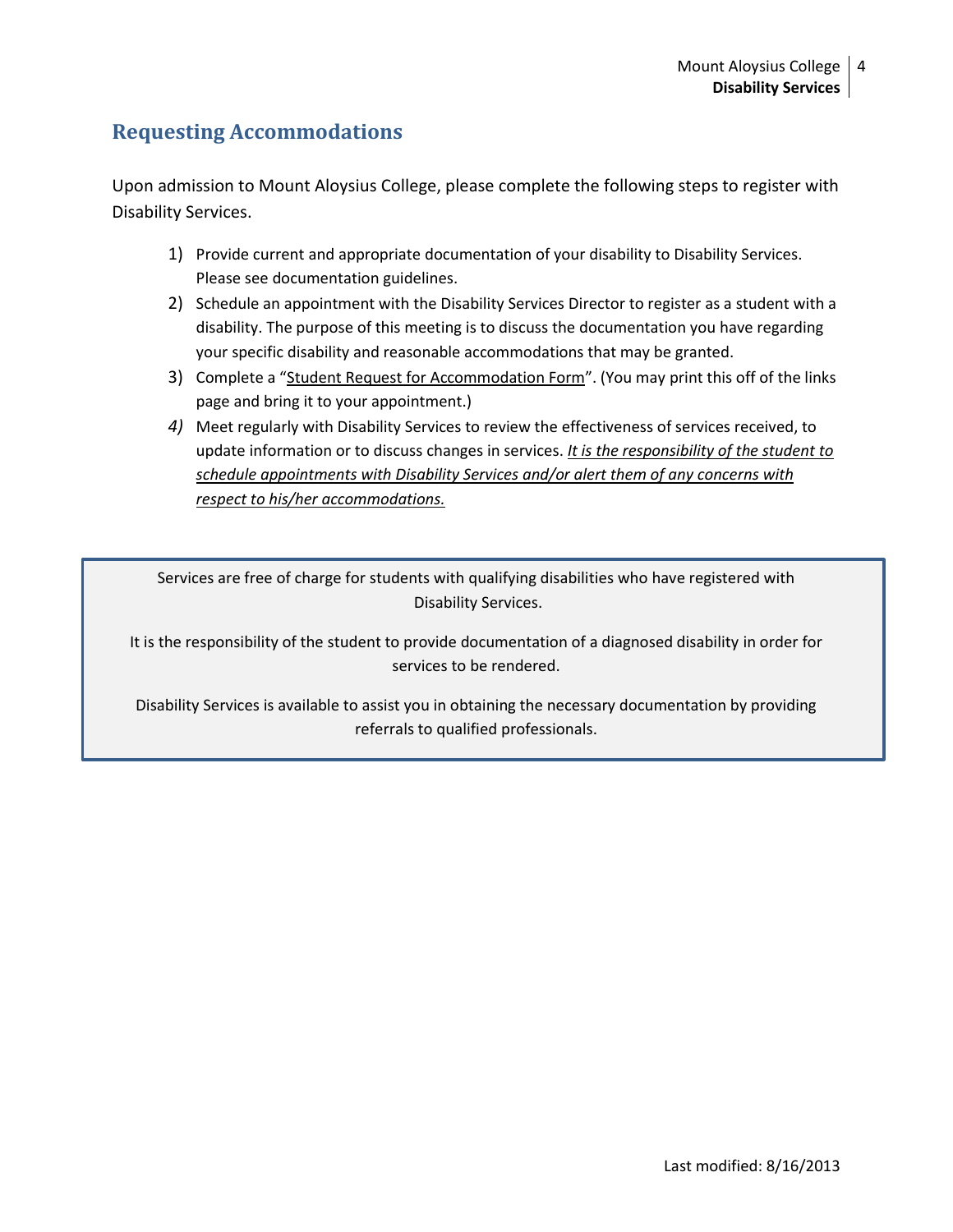## <span id="page-4-0"></span>**Documentation Process**

When the medical documentation and *Request for Accommodation Form* are received in Disability Services, the Disability Services Director will review the information and work with the individual to determine reasonable and appropriate accommodations.

If accommodations are warranted, the Disability Services Director will issue a "Notification of Disability Letter" to inform professors and staff.

It is the student's responsibility to deliver the "Notification of Disability Letter" to each instructor and to discuss the implication of their accommodations as they relate to the fulfillment of course requirements.

All documentation should be mailed to the following address:

 **Mount Aloysius College 7373 Admiral Peary Highway Attn: Counseling & Disability Services Marisa Evans, MA, LPC, NCC Cresson, PA 16630**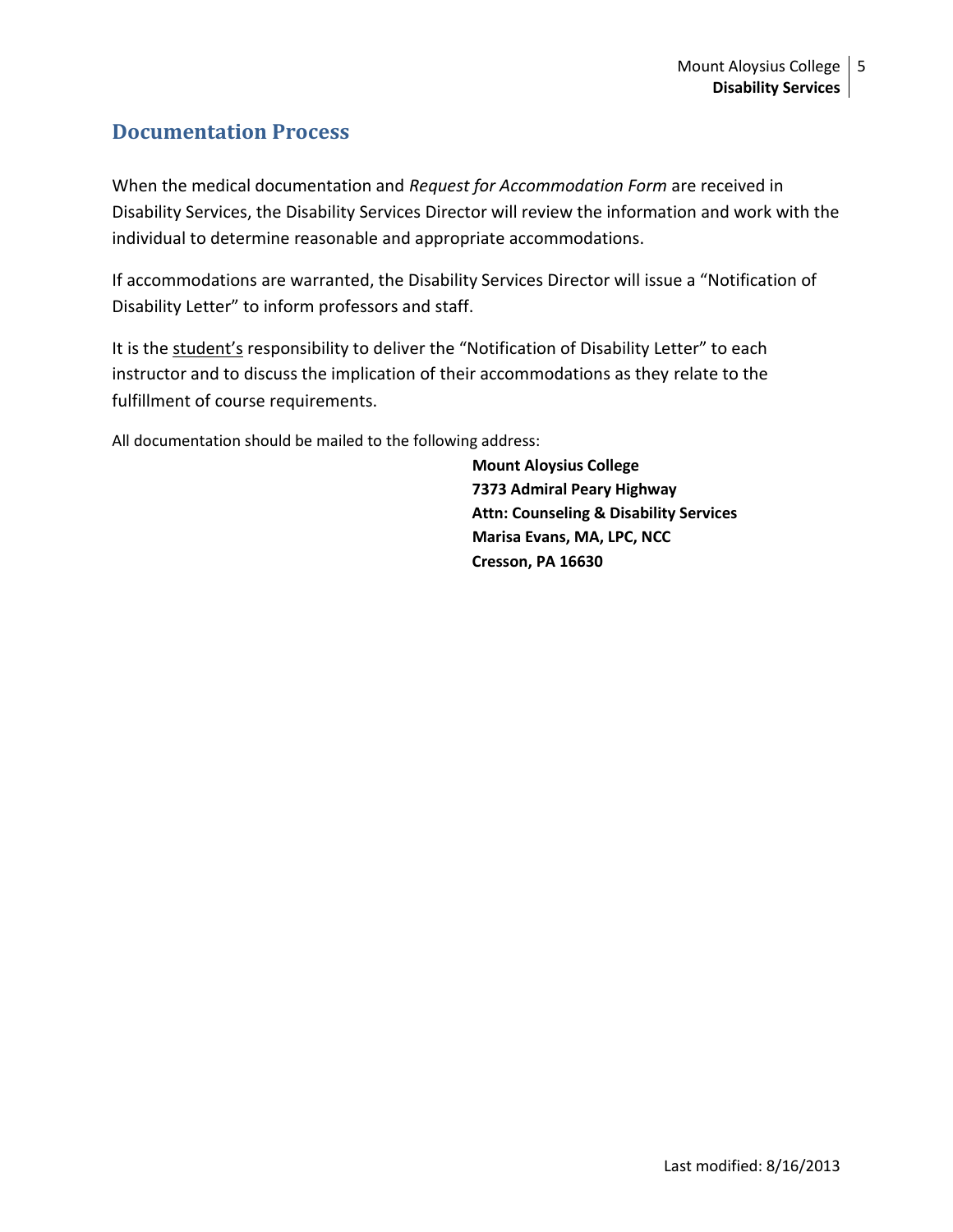# <span id="page-5-0"></span>**Psychiatric/Psychological Disabilities**

Psychiatric and psychological disabilities include but are not limited to: Depressive Disorders, Posttraumatic Stress Disorder, Bipolar Disorders, and Disassociative Disorders.

Documentation requirements for an individual requesting services must be completed by a licensed clinical social worker (LCSW), licensed professional counselor (LPC), psychologist, psychiatrist, or neurologist, and must include their medical license number.

## **The following guidelines are provided to assist in collaborating with each student to determine appropriate accommodations. Comprehensive documentation must be submitted that includes:**

- 1) A clear statement of the existence of a psychiatric/psychological impairment, including a DSM diagnosis;
- 2) A written report of:
	- -History or presenting symptoms
	- Relevant developmental and familial information
	- -Relevant medical history
	- -Duration and severity of the disorder
	- -Current treatments
- 3) A description of the "current" functional impact on learning or other major life activity relevant to the academic experience;
- 4) A statement addressing the individual's requested accommodation(s), including rationale as to why these accommodation(s) are warranted;

\*Any request for an extension of time on examinations, based on the impairment, should be supported by evidence that reflects a measurable decline in pre-morbid functioning.

5) Medical information relating to the student's needs to include the impact of medication on the student's ability to meet the demands of the post-secondary environment.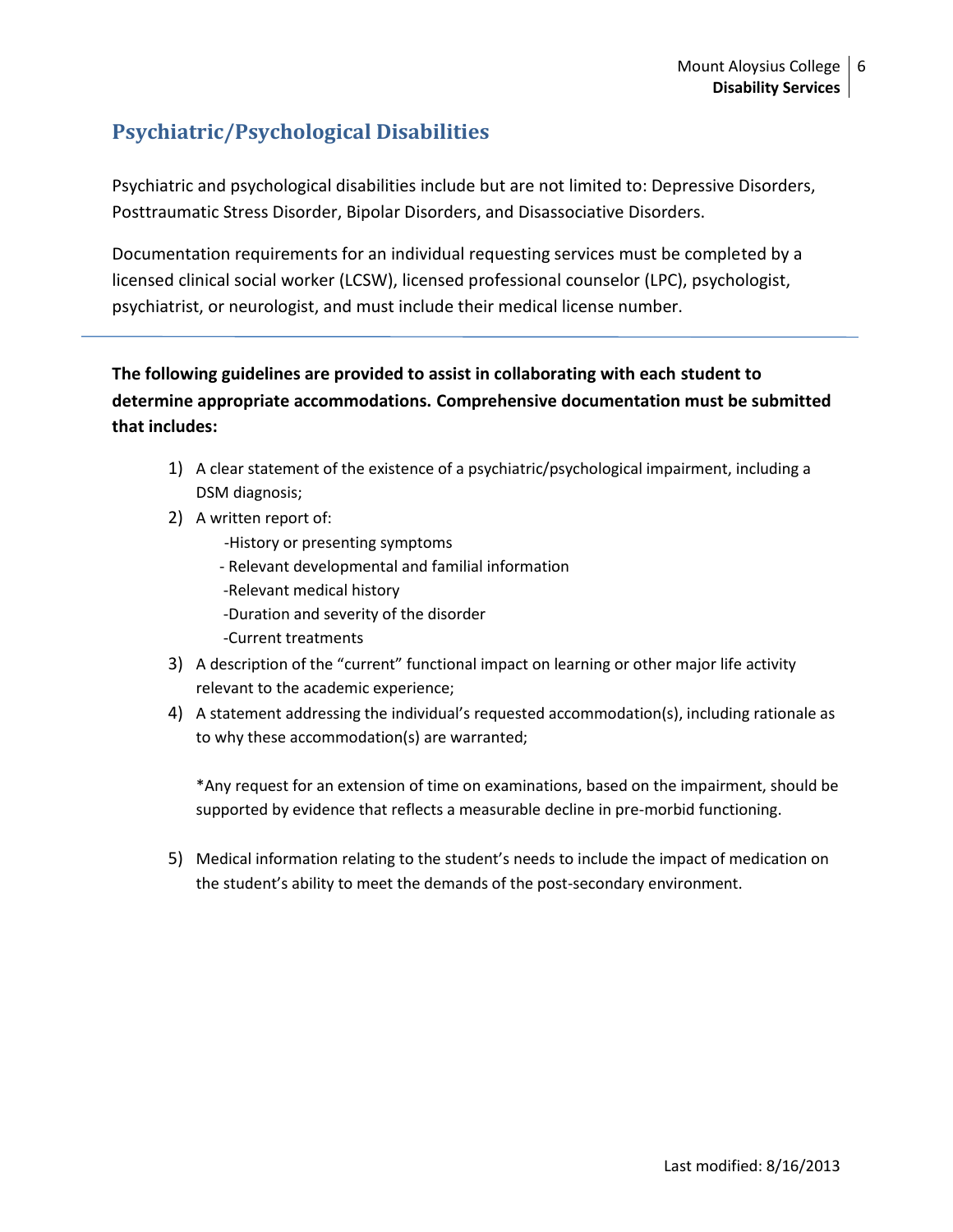# <span id="page-6-0"></span>**Learning Disabilities**

To be appropriately diagnosed, learning disorders require the expertise of a psychologist, neuropsychologist, or other related professional with experience and expertise in the area for which he/she is diagnosing a disability and recommending accommodations.

**The following guidelines must be followed to ensure that the diagnostic evaluation is appropriate for establishing eligibility, verifying accommodation needs, and determining academic adjustments.**

> 1. Testing necessary to substantiate a learning disability, must be comprehensive. Cognitive functioning in the following domains must be assessed by one or the following instruments:

- 1. Aptitude
	- Wechsler Adult Intelligent Scale-III (WAIS-III)
	- Woodcock-Johnson Psychoeducational Battery-Revised: Tests of Cognitive Ability (WJ-R)
- 2. Achievement

Current levels of functioning in reading, mathematics and written language are required.

- Woodcock-Johnson Psychoeducational Battery-Revised: Tests of Achievement
- **Stanford Test of Academic Skills (TASK)**
- **Scholastic Ability Test for Adults (SATA)**
- Wechsler Individual Achievement Test (WIAT) or a combinations of specific achievement tests such as:
	- -Test of Written Language-2 (TWOL-2)
	- -Woodcock Reading Mastery Test-Revised
	- -Stanford Diagnostic Mathematics Test
	- -Nelson Denny Reading Test.
- 3. Information Processing

Specific areas of cognitive processing must be assessed.

- Wechsler Adult Intelligent Scale-III (WAIS-III)
- Woodcock-Johnson Psychoeducational Battery-Revised: Tests of Cognitive Ability
- Halstead-Reitan Neuropsychological Battery

Testing must reflect adult status (18 years and over) and is considered valid if administered within the last five years. The provision of accommodations is based upon the disability's current impact on an individual's ability to learn.

Documentation must provide clear and specific evidence of a learning disability and include a diagnostic statement.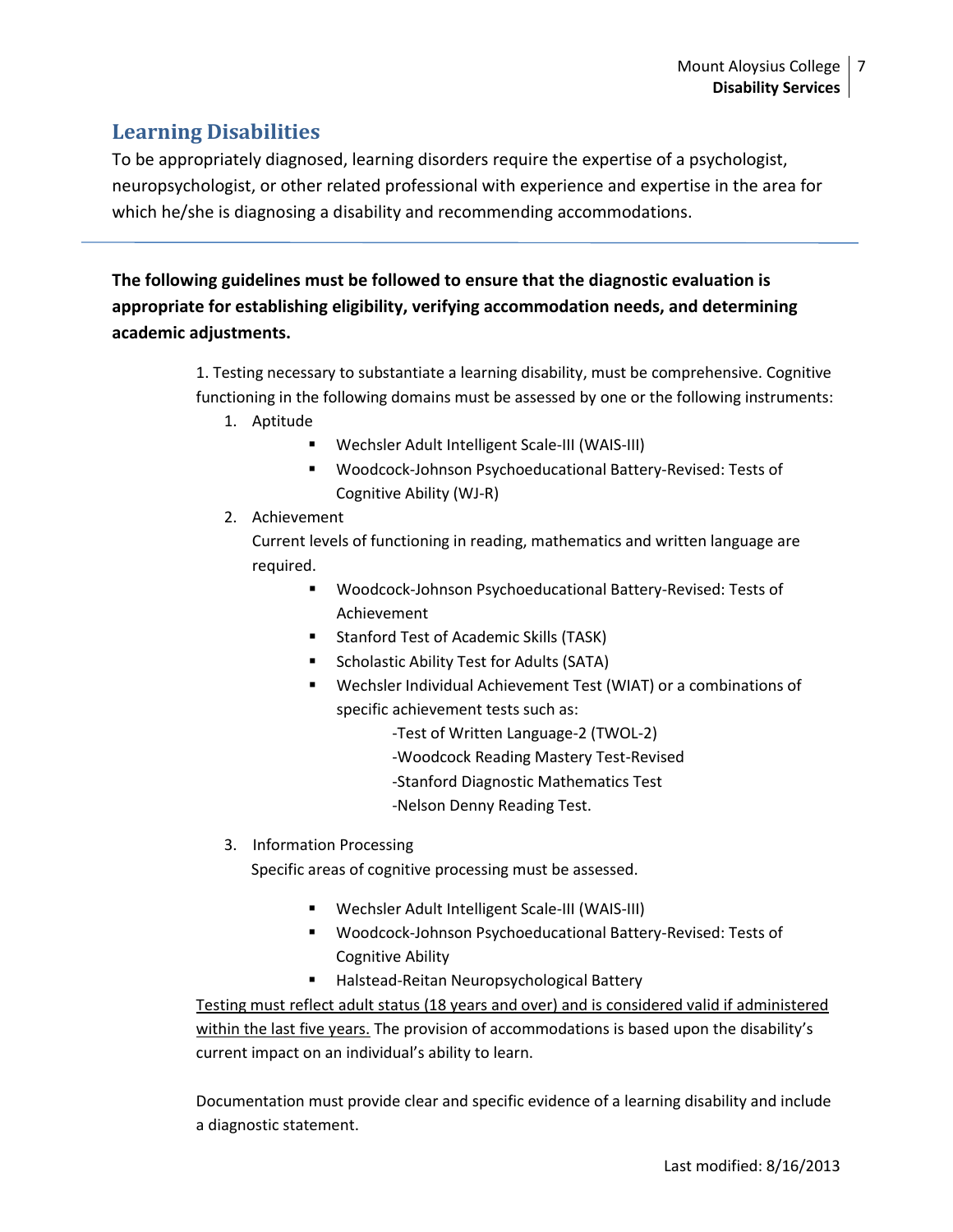**\*\***Individual "learning styles", "learning problems", "learning differences", "slow reader", and "test difficulty or test anxiety", in an of themselves, do not constitute a learning disability. \*\*

Diagnostic evaluation must include a statement addressing the individual's requested accommodation(s) and rationale as to why these accommodation(s) are warranted.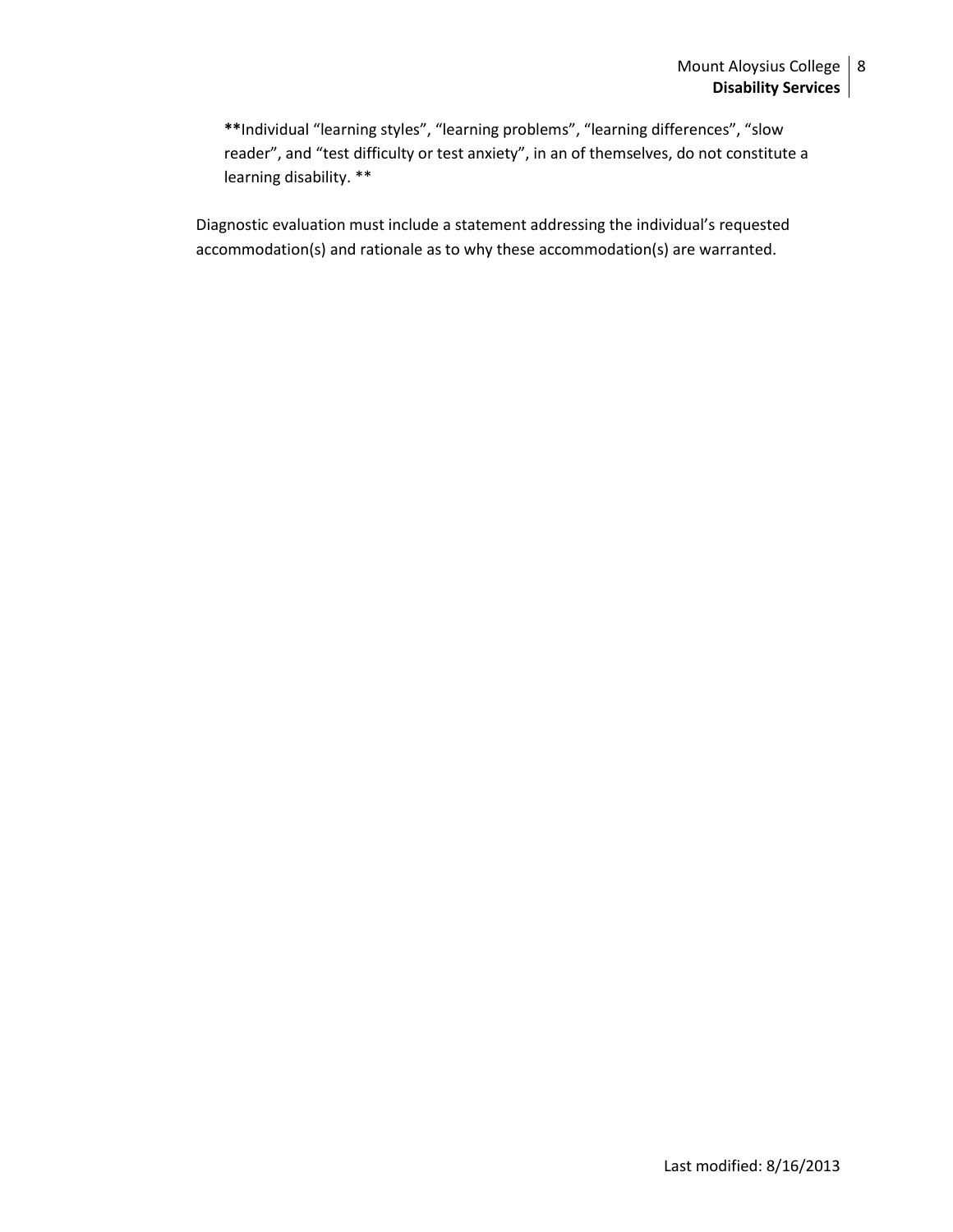# <span id="page-8-0"></span>**Traumatic Brain Injury**

A head injury or traumatic brain injury are considered to be in the medical domain and therefore the documentation must be completed by a physician, neurologist, neuropsychologist, psychiatrist, or other medical specialist with experience or expertise in the domain for which he/she is diagnosing.

**The documentation should be current, preferably within the past three years, however this is dependent upon the disabling condition, the current status of the student and the student's request for accommodations. The comprehensive documentation must be submitted that includes:**

> A clear statement of the head injury or traumatic brain injury and the probable site of lesion;

A written report of:

- Results of a complete physical examination (including a mental status examination)
- A summary of cognitive and achievement measures used and evaluation results, including standardized scores or percentiles
- A summary of present residual symptoms that meet the criteria for diagnosis
- **Proof of a substantial reduction in previous levels of occupational, educational,** social, or personal activities
- Medical documentation relating to student's needs, including the impact of medications on the student's ability to meet the demands of the postsecondary environment

A description of the current functional impact the head injury has on learning or other major life activity relevant to the academic experience;

A statement addressing the individual's requested accommodation(s), including rationale as to why these accommodation(s) are warranted;

\*\*Any request for an extension of time on examinations, based on the impairment should be supported by evidence that reflects a measurable decline in pre-morbid functioning.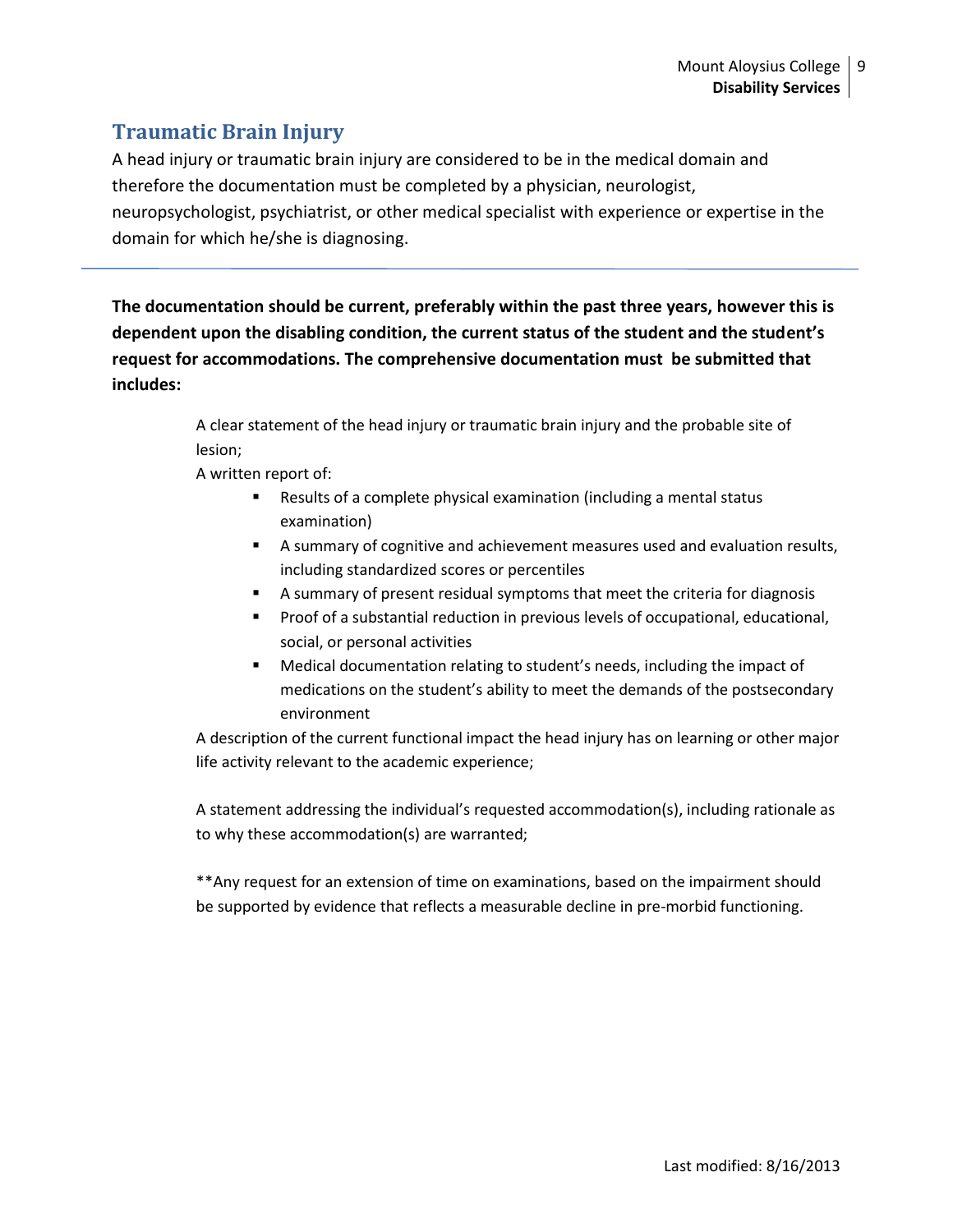# <span id="page-9-0"></span>**Physical Disabilities**

Physical disabilities, systemic illnesses and other medical conditions include, but are not limited to: mobility impairments, multiple sclerosis, cerebral palsy, chemical sensitivities, spinal cord injuries, cancer, AIDS, muscular dystrophy, and spina bifida.

Any physical disability and systemic illness is considered to be in the medical domain and require the expertise of a physician, including a neurologist, psychiatrist or other medical specialist with experience and expertise in the area for which accommodations are being requested. The diagnostician should be an impartial individual who is not a family member of the student.

**The following guidelines are provided to assist in collaborating with each student to determine appropriate accommodations. Documentation serves as the foundation that legitimizes a student's request for appropriate accommodations. Recommended documentation includes:**

- 1) A clear statement of the medical diagnosis of the physical disability or systemic illness.
- 2) Documentation should be current.
- 3) A description of present symptoms that meet the criteria for diagnosis.
- 4) Medical information relating to the student's needs to include the impact of medication on the student's ability to meet the demands of the post-secondary environment.
- 5) Suggestions of reasonable accommodations that might be appropriate at the postsecondary level are encouraged. These recommendations should be supported by the diagnosis.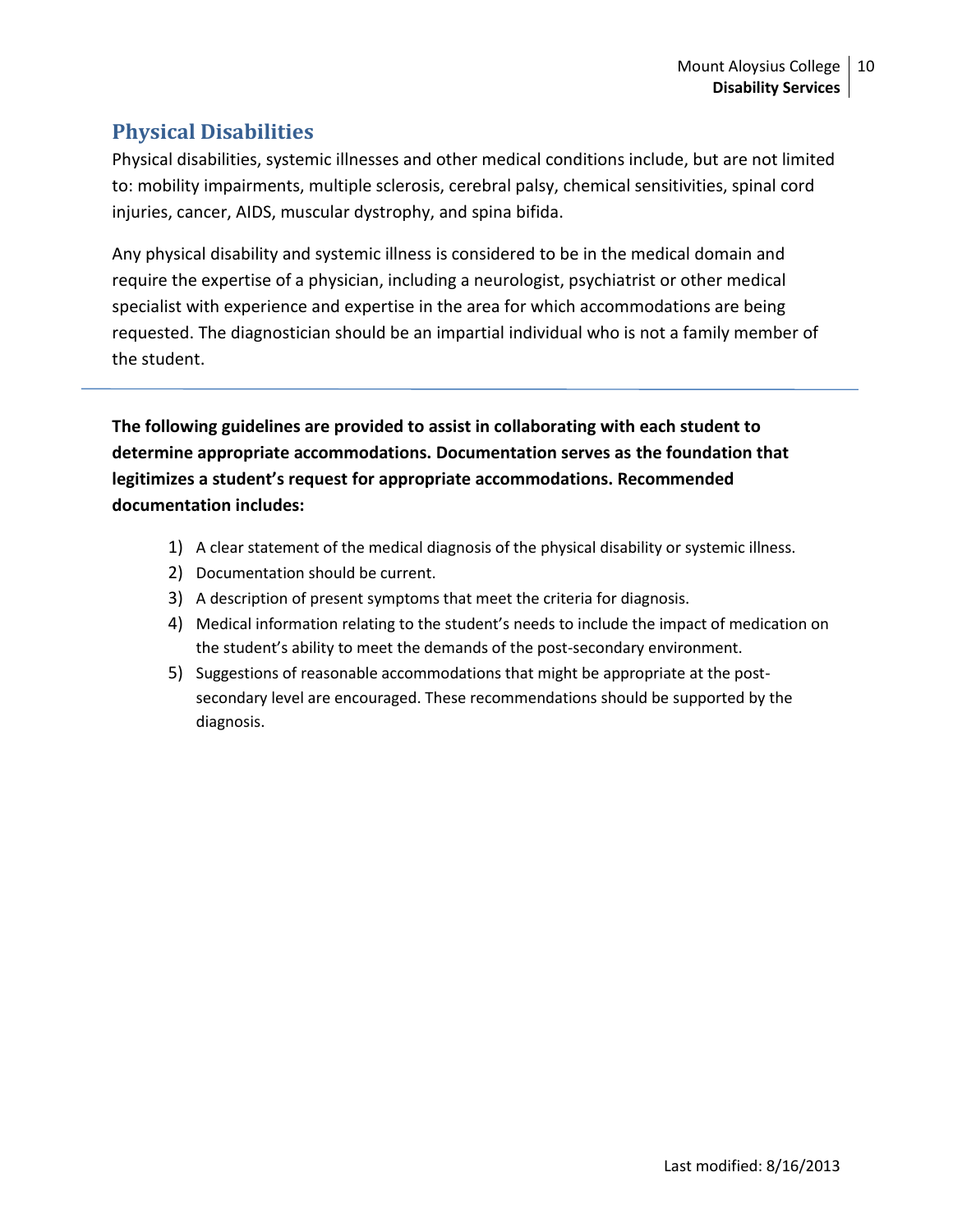# <span id="page-10-0"></span>**Systemic Illnesses/Other Medical Conditions**

Chronic and/or systemic illnesses are considered to be in the medical domain and therefore the documentation must be completed by a physician, neurologist, physiatrist, or other medical specialist with experience or expertise in the domain for which he/she is diagnosing.

**The following guidelines are provided to assist in collaborating with each student to determine appropriate accommodations. Documentation serves as the foundation that legitimizes a student's request for appropriate accommodations. Recommended documentation includes:**

> A clear statement of the existence of a medically determinable chronic illness or systemic illness;

A written report of:

- $\triangleright$  A detailed medical history
- $\triangleright$  A complete physical examination (including a mental status examination)
- $\triangleright$  Medical evidence consisting of medical signs, symptoms (duration, incidence and severity) and laboratory findings.
- $\triangleright$  Proof of a substantial reduction in previous levels of occupational, educational, social, or personal activities.
- $\triangleright$  Results of diagnostic test battery performed to rule out other causes of symptoms.

A description of the condition's current functional impact on learning or other major life activity relevant to the academic experience

A statement addressing the individual's requested accommodation(s), including rationale as to why these accommodation(s) are warranted

\*Any request for an extension of time on examinations, based on the impairment, should be supported by evidence that reflects a measurable decline in pre-morbid functioning.

A statement regarding how the use of medication or other rehabilitative measures may or may not mitigate either the illness or the symptoms associated.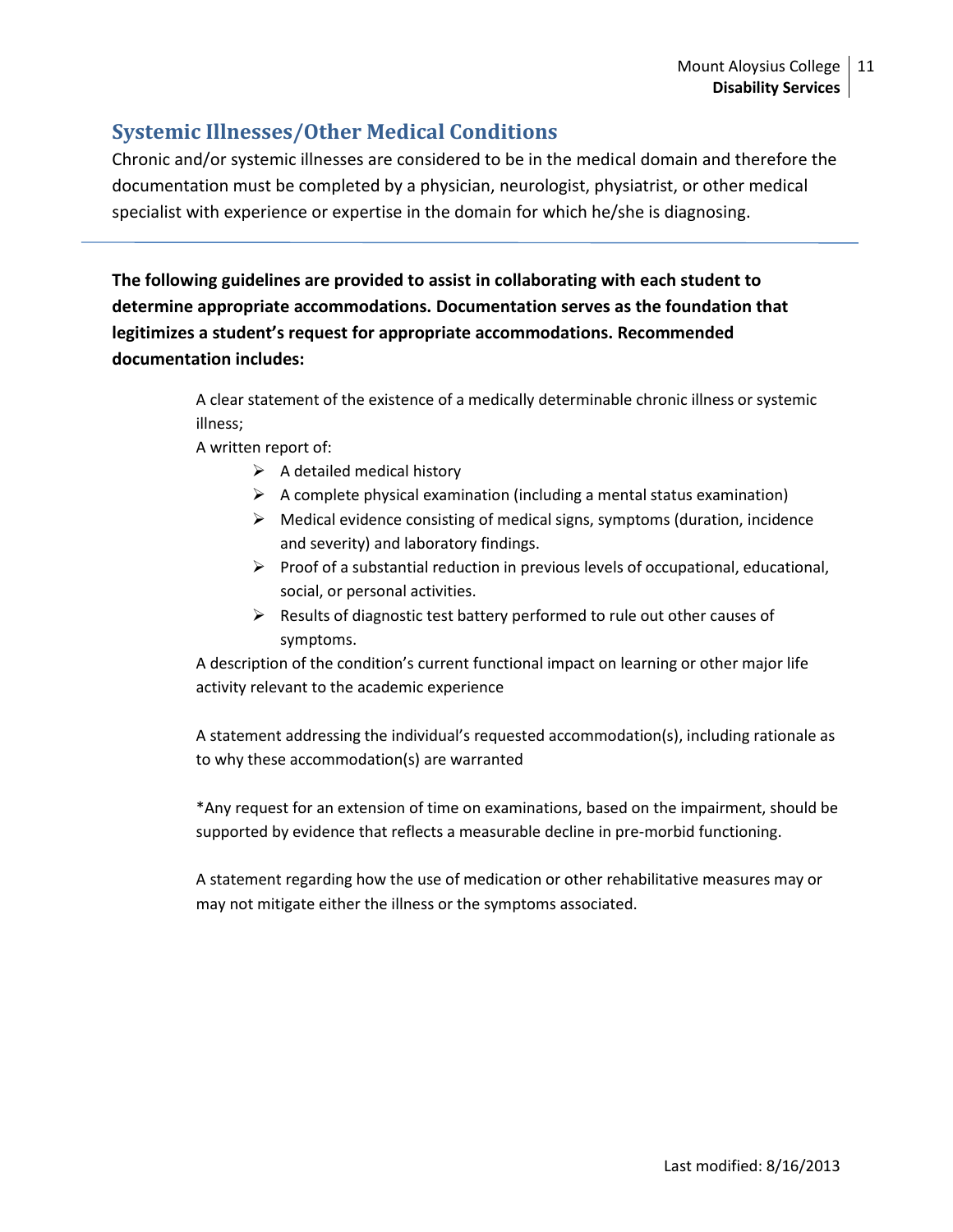# <span id="page-11-0"></span>**Deaf or Hard of Hearing**

Accommodations are provided to deaf and hard-of-hearing students. Documentation requirements due to a partial or complete hearing loss must be completed by an otologist, audiologist, or other medical specialist with the experience or expertise in the domain for which they are diagnosing.

**The documentation should be current, preferably within the past three years, however this is dependent upon the disabling condition, the current status of the student and the student's request for accommodations. The comprehensive documentation must be submitted that includes:**

- 1) A clear statement of deafness or hearing loss;
- 2) Results of a current audiogram with a narrative interpretation
- 3) A summary of assessment procedures and evaluation instruments used to make the diagnosis;
- 4) Medical information relating to the status of the individual's hearing (static or changing);
- 5) A description of the functional impact or limitations the hearing loss may have on learning or other major life activity relevant to the academic experience;
- 6) A statement addressing the individual's requested accommodation(s) taking into account the preferred method of communication, and include a rationale as to why these accommodation(s) are warranted;
- 7) A statement regarding the use of hearing aids (if appropriate) or other corrective measures that may or may not mitigate the impairment.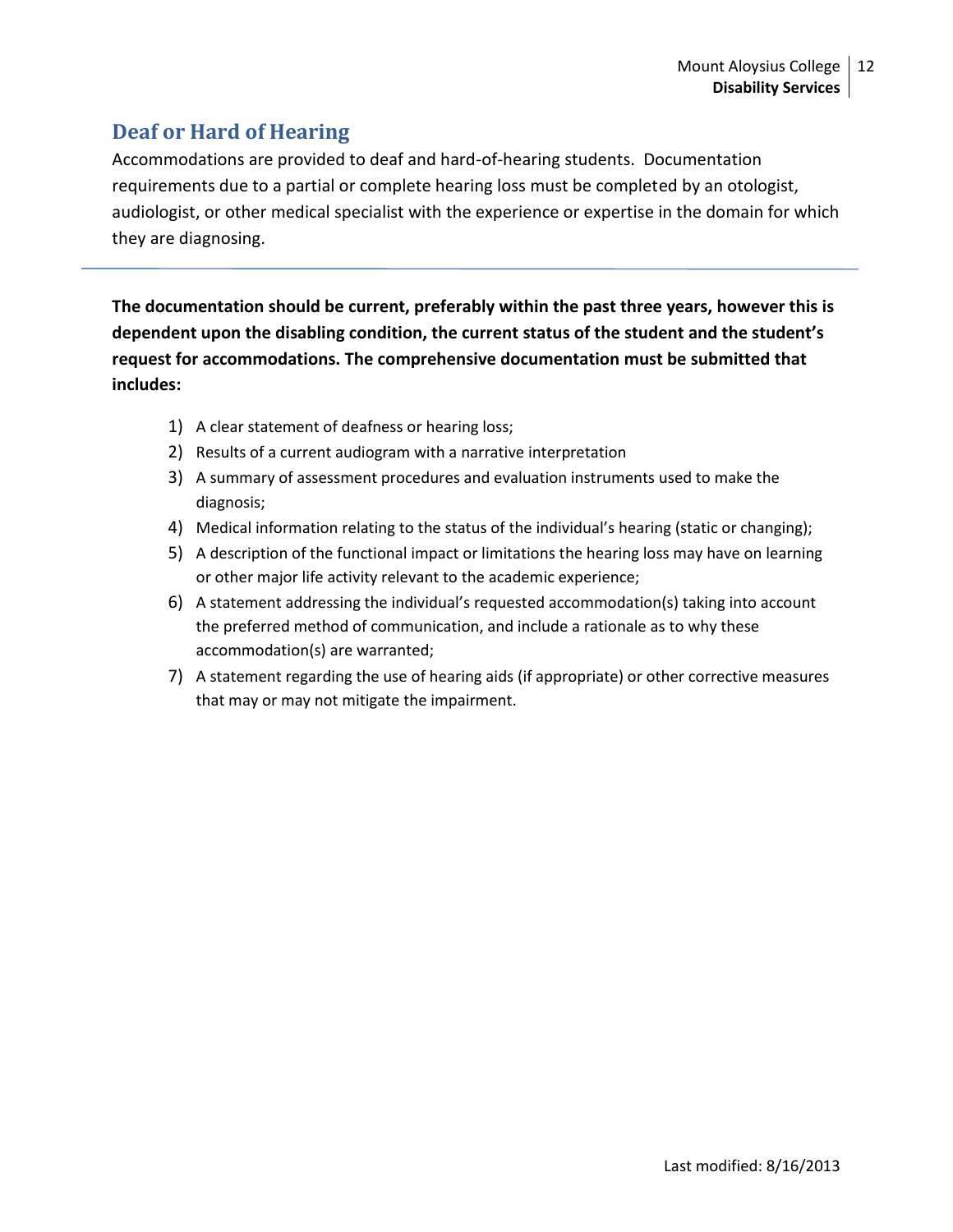## <span id="page-12-0"></span>**Blind / Low Vision**

Ophthalmologists are the primary professionals involved in diagnosis and medical treatment of individuals who are legally blind or experience other vision disabilities. Optometrists provide information regarding the measurement of visual acuity as well as tracking fusion difficulties (including, but not limited to eye movement disorders, inefficiency in using both eyes together, and misalignment of the eyes, lazy eye, focusing problems, visual sensory disorders, and motor integration). The diagnostician should be an impartial individual who is not a family member of the student.

**The following guidelines are provided to assist in collaborating with each student to determine appropriate accommodations. Documentation serves as the foundation that legitimizes a student's request for appropriate accommodations. Recommended documentation includes:**

- 1) A clear statement of vision-related disability with supporting numerical description.
- 2) A summary of assessment procedures and evaluation instruments used to make the diagnosis and a summary of evaluation results, including standardized or percentile scores.
- 3) Present symptoms that meet criteria for diagnosis
- 4) Medical information relating to the student's needs and the status of the individual's vision (static or changing) and its impact on the demands of the academic program.
- 5) Narrative or descriptive text providing both quantitative and qualitative information about the student's abilities that might be helpful in understanding the student's profile, including the use of corrective lenses and ongoing visual therapy (if appropriate).
- 6) Suggestions of reasonable accommodations that might be appropriate at the postsecondary level are encouraged. These recommendations should be supported by the diagnosis.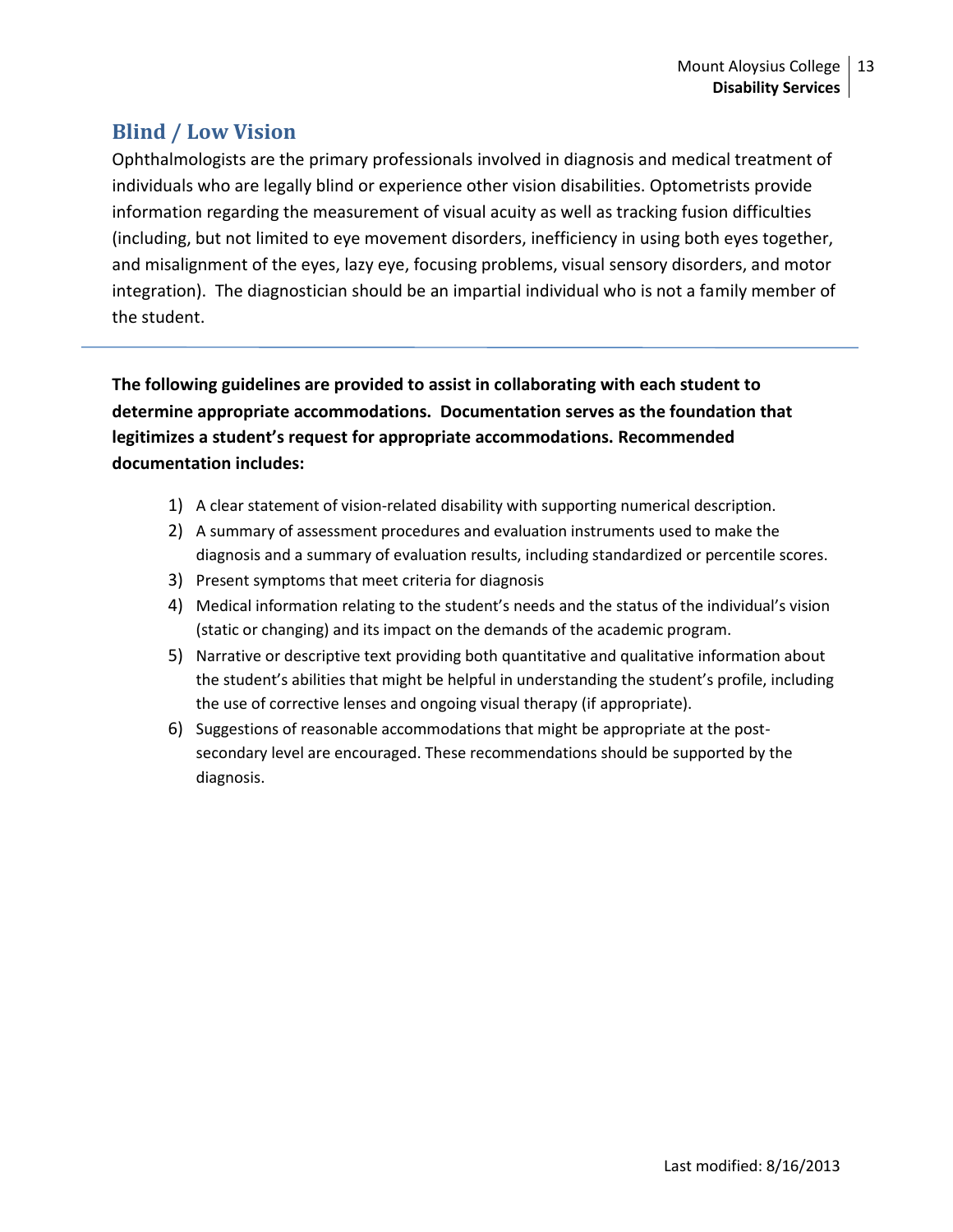# <span id="page-13-0"></span>**Students with Temporary Medical Conditions**

Temporary medical conditions such as broken or sprained bones, infectious diseases, general surgery, other common medical conditions **are not** regarded as disabilities.

The College does recognize a student's rights under Title IX as they apply to pregnancy. Please contact Disability Services to determine how temporary accommodations can help you meet your educational goals.

The degree of functional limitation and duration of the above-mentioned conditions, typically, does not cause enough impairment to qualify an individual as having a disability as defined in the Americans with Disabilities Act of 1990.

Disabilities Services does however recognize that temporary medical conditions can be problematic and therefore offers the following suggestions:

### *Parking*

- $\triangleright$  Students at Mount Aloysius College who desire designated handicap parking on campus must obtain a state issued Person with Disability/Severely Disabled Veteran Parking Placard by applications through the commonwealth or the state in which their vehicle is registered.
- $\triangleright$  For Pennsylvania residents, the permit application can be found here: <http://www.pikepa.org/Commissioners/handicapapp.pdf>
- $\triangleright$  Individuals must meet the state's criteria to receive a temporary or permanent placard for accessible parking.
- $\triangleright$  Permit # parking spaces will be assigned to designated parking lots based on availability. The cost of a designated permit # space will be the same as the standard parking permit. Persons with Disability/Severely Disabled Veteran Parking Placards will be honored as long as a valid College permit is also displayed.
- $\triangleright$  The College's attendance policy is specific to the school or course in which you are enrolled. Consult with your instructor regarding his/her attendance policy. If your medical condition results in a significant number of absences you might consider resigning from the term.

## *Writing and Test Taking*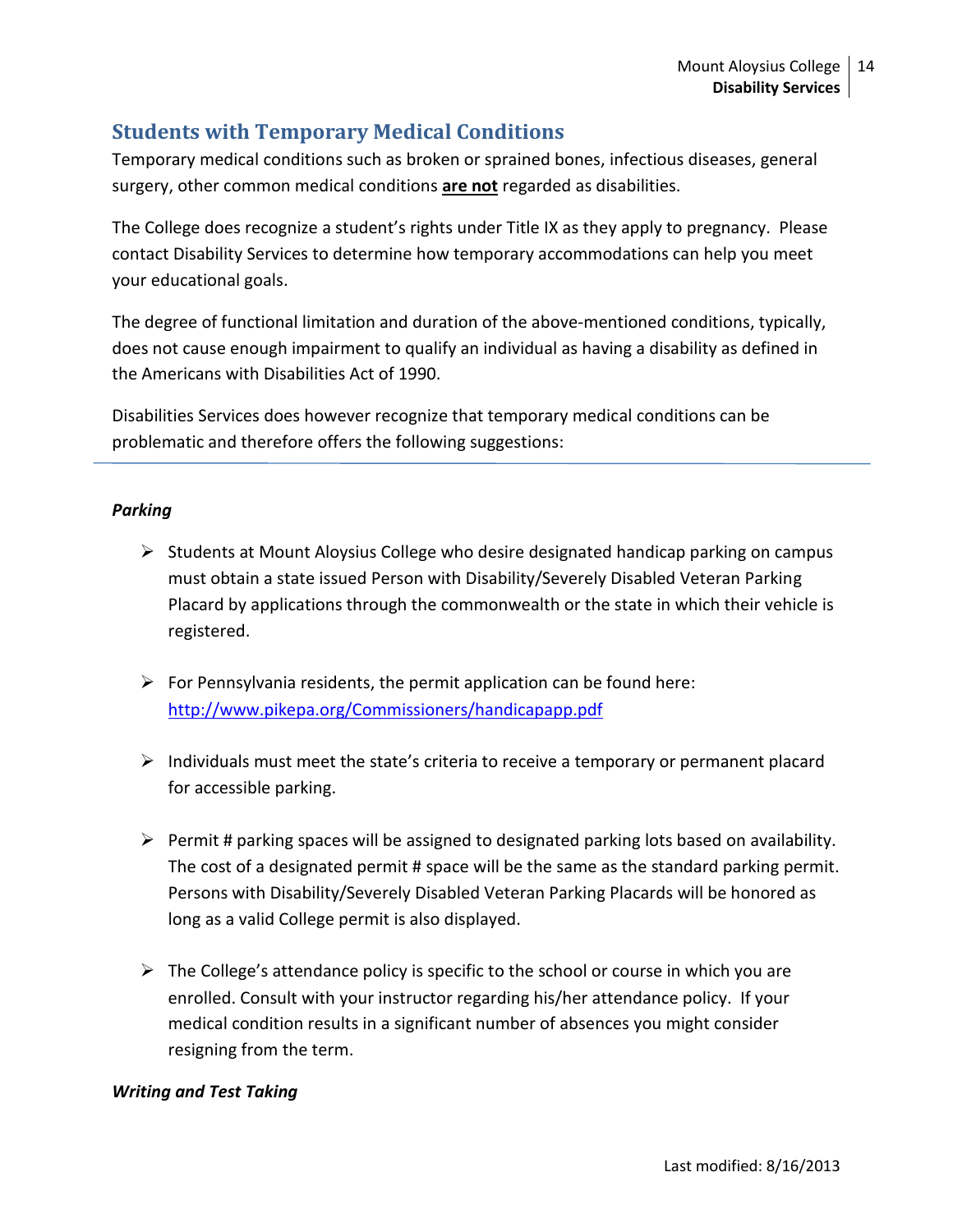$\triangleright$  If arm/hand movement is restricted and affects your ability to write (take notes) and/or to take tests, Disability Services suggests that you inform your instructor of your temporary impairment, its expected duration and discuss alternative methods for completing exams.

Disability Services suggests that you ask a fellow classmate for a copy of lecture note. If writing will be affected for an extended period of time, consider investing in speech to text software or utilizing software in the learning commons.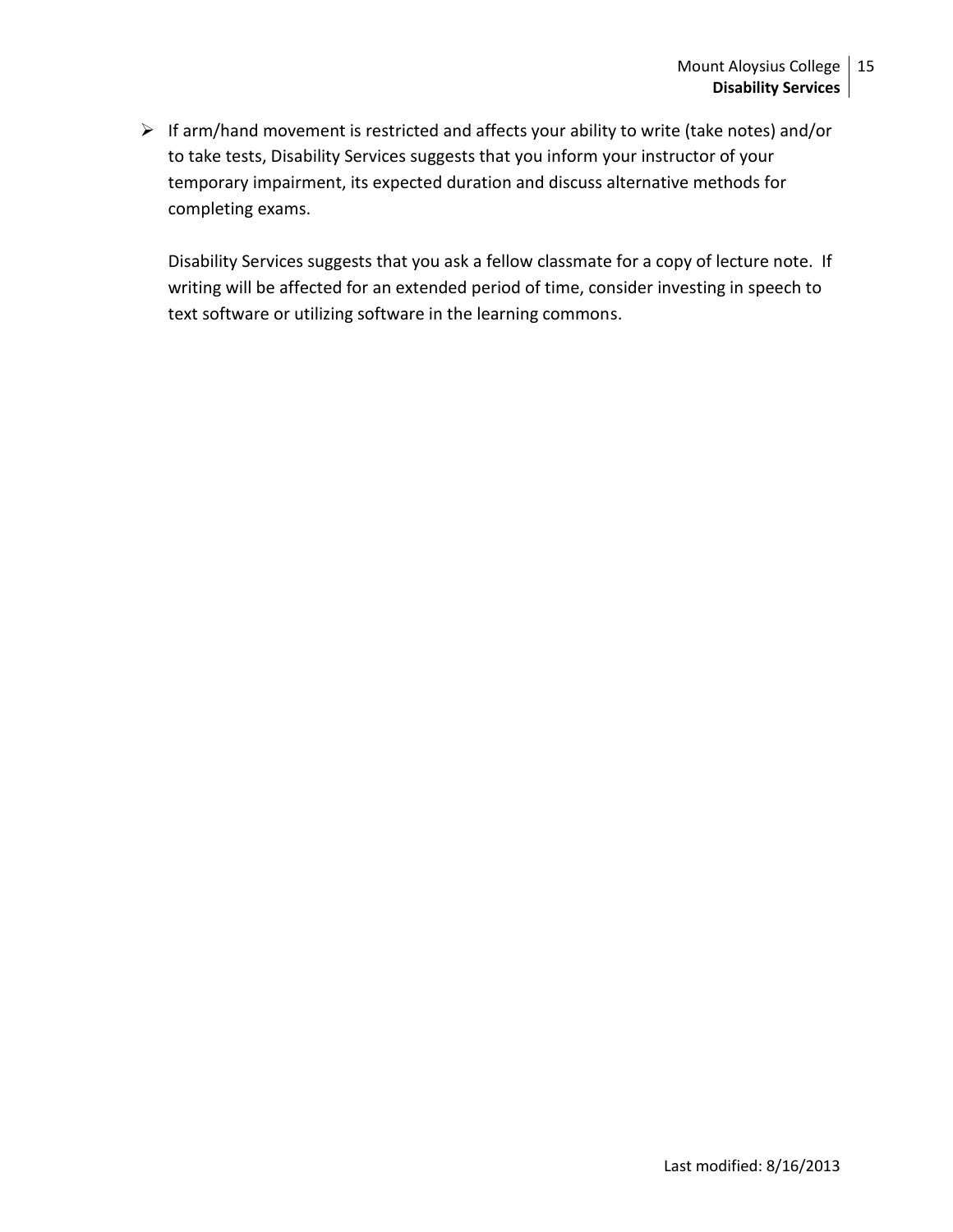## <span id="page-15-0"></span>**ACT Testing With Accommodations Policies and Procedures**

Mount Aloysius College is required by law to offer the ACT (American College Testing) with special accommodations to students who express a need. Any student seeking accommodations must meet the following Mount Aloysius College requirements.

#### **Timing and Testing Requirements**

- The student must take the ACT within the same week Mount Aloysius College is offering the ACT to the public (generally the week of the first Thursday of each month).
- The student must provide the Office of Undergraduate Admissions with no less than one month of notice to allow for proper preparation, documentation and communication.
- The student must be an applicant of Mount Aloysius College prior to requesting testing accommodations.
- The student may use ACT test results only for Mount Aloysius College, as per our status as a residual (not national) ACT Testing site.

#### **Documentation Requirements**

- The student must provide to the Department of Counseling and Disability Services official documentation outlining needed accommodations no less than one week prior to the test.
- The student must provide to the Department of Counseling and Disability Services an official IEP (Individual Education Plan) demonstrating an existing need for accommodations no less than one week prior to the test.

#### **Test Day Requirements**

- The student must pick up official documentation from the Mount Aloysius College Department of Counseling and Disability Services.
- The student must submit the documentation to the ACT Testing proctor prior to beginning the test.
- The student must follow official ACT and the Mount Aloysius College Department of Counseling and Disability Services policies and rules outlined immediately prior to testing.

#### **Other Important Information**

- School-year testing will take place in the Learning Commons, located within the Mount Aloysius College Library
- Summer testing will take place in the Counseling Office, located in the St. Joseph's Hall portion of the Main Administrative Building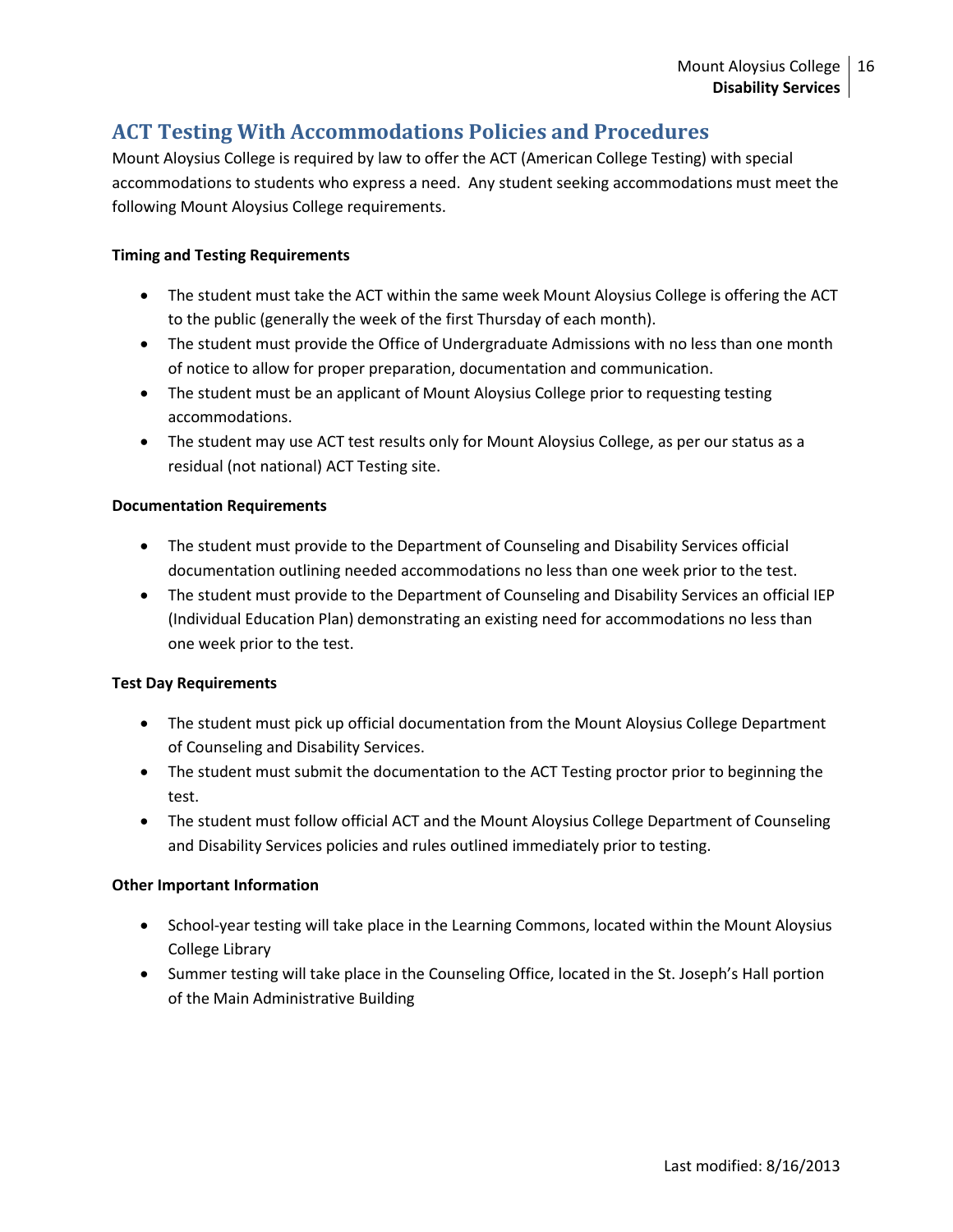# <span id="page-16-0"></span>**Disability Services & Student Role**

- 1) Students who wish to receive disability accommodations should pick up an application form from the Dept. of Counseling & Disability Services, St. Joes, Room 101.
- 2) The student will return the applicable medical documentation and application to the Director of Counseling & Disability Services for review.
- 3) Students will be notified if granted accommodations by the Director of Counseling & Disability Services, and will be instructed when to pick up their Accommodation Letter.
- 4) The students will be given their Accommodation Letter and copies of the Request for Testing Accommodations Form.
- 5) It's the students' responsibility to utilize their accommodations and to meet with their faculty as soon as the Accommodation Letter is assigned. The student should initiate a meeting with their professors to discuss their accommodations.
- 6) It is the student's responsibility to contact the Disability Services Director at any time there is a concern of accommodations not being met.

## <span id="page-16-1"></span>**Faculty Role**

- 1) Facilitate the Accommodation Letter in the classroom.
- 2) Inform the Director of Counseling & Disability Services of any concerns/issues that arise from an accommodation.
- 3) Fill out the Request for Testing Accommodations form with students who will be taking their exams through the Learning Commons.
- 4) *If a note taker* is listed as an accommodation, please ask a student (confidentially) if they are willing to take notes for another student. The note taker can bring their notes to the Disability office to be copied. The student with the accommodation can pick up the notes in the Disability office when notified by the Director of Disability Services.

## 5) \*\***Important note\*\***

The student **MUST present faculty with an Accommodations Letter first**, before a Request for Testing Form is filled out. This is to verify that the student should in fact be receiving this service.

## <span id="page-16-2"></span>**Learning Commons Role**

- 1) Administer tests for Disability accommodations
- 2) Coordinate with faculty the date/time to administer exams.

#### **For detailed information on how to use your accommodations:**

PLEASE SEE: **"Directions to Use Accommodation Letter and Request for Testing Forms"**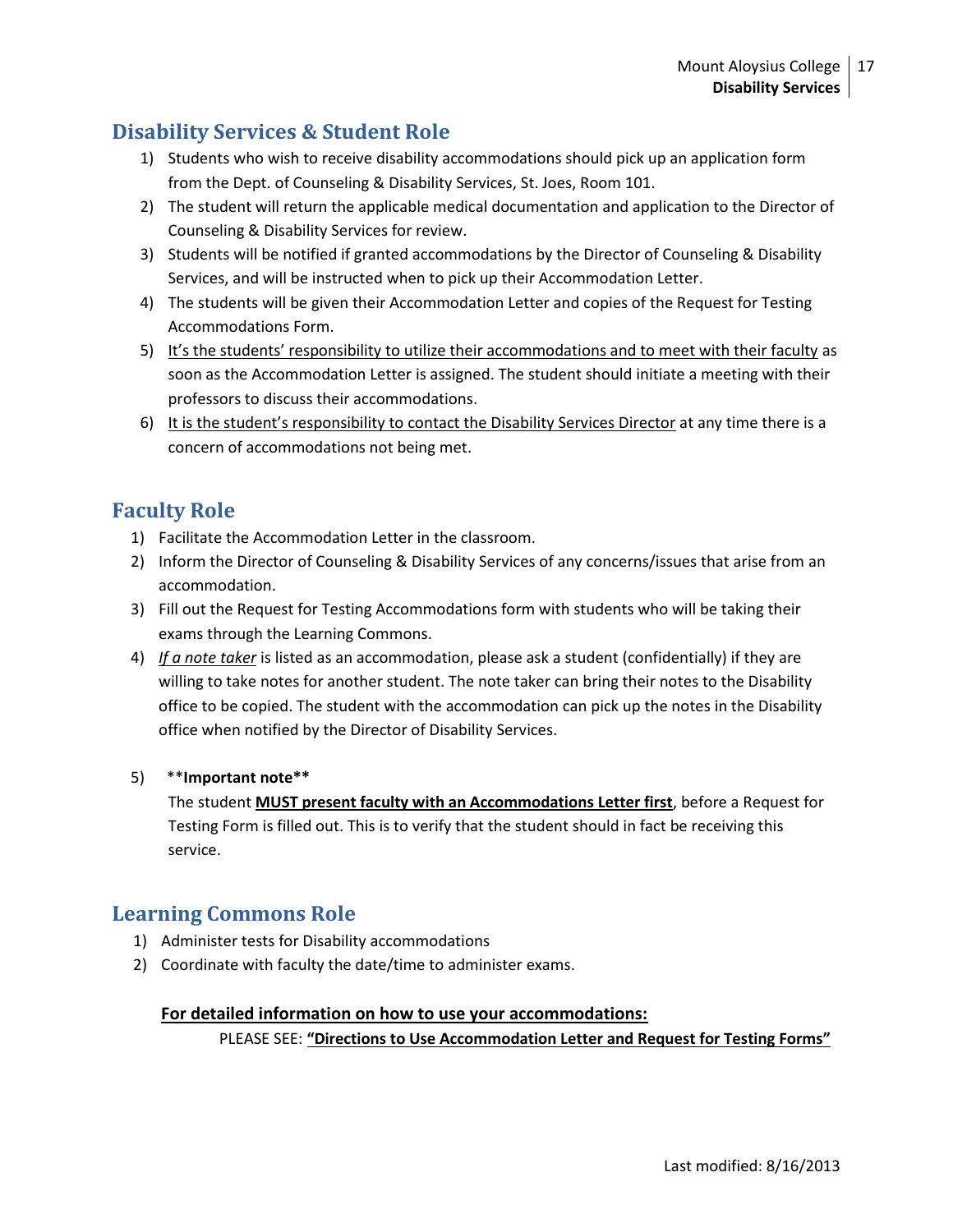# <span id="page-17-0"></span>**Assistive Technology Resources**

- Digital Tape Recorders
- Amigo Hi-Resolution Portable Magnifier
- Textbooks (as available) in PDF format
- Large Key/Visual Impaired Keyboard
- Dragon Naturally Speaking Talk to Text Software With Headset
- MAGic Screen Magnification Software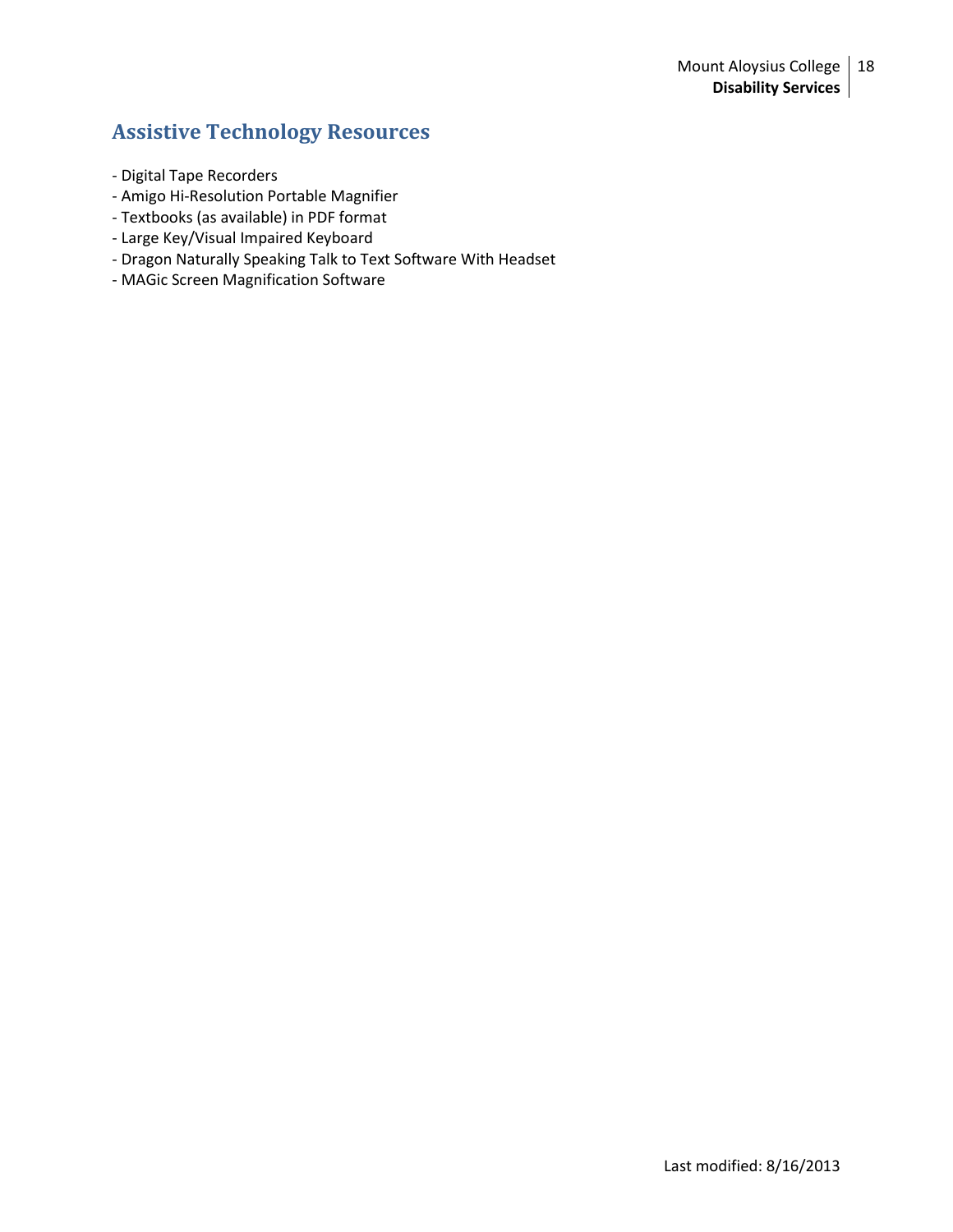## <span id="page-18-0"></span>**Disabilities and the Law**

Students with disabilities are protected against discrimination by federal law. The Americans with Disabilities Act (1990) and Section 504 of the Rehabilitation Act (1973) prohibit discrimination on the basis of disability and require public institutions (including colleges and universities) to make reasonable accommodations for students with qualifying disabilities who make their disabilities and needs known to the institution.

For the purpose of the law, a disability is defined as a mental or physical impairment that substantially limits one or more major life functions (ex, walking, talking, breathing, hearing, seeing). Additionally, the laws also cover cognitive and emotional disabilities such as learning and attention disabilities and mental illness.

The law requires institutions that receive federal funds to provide accommodations to students with disabilities provided that the accommodations do not impose an undue financial burden on the institution and do not compromise an essential element of the program or curriculum.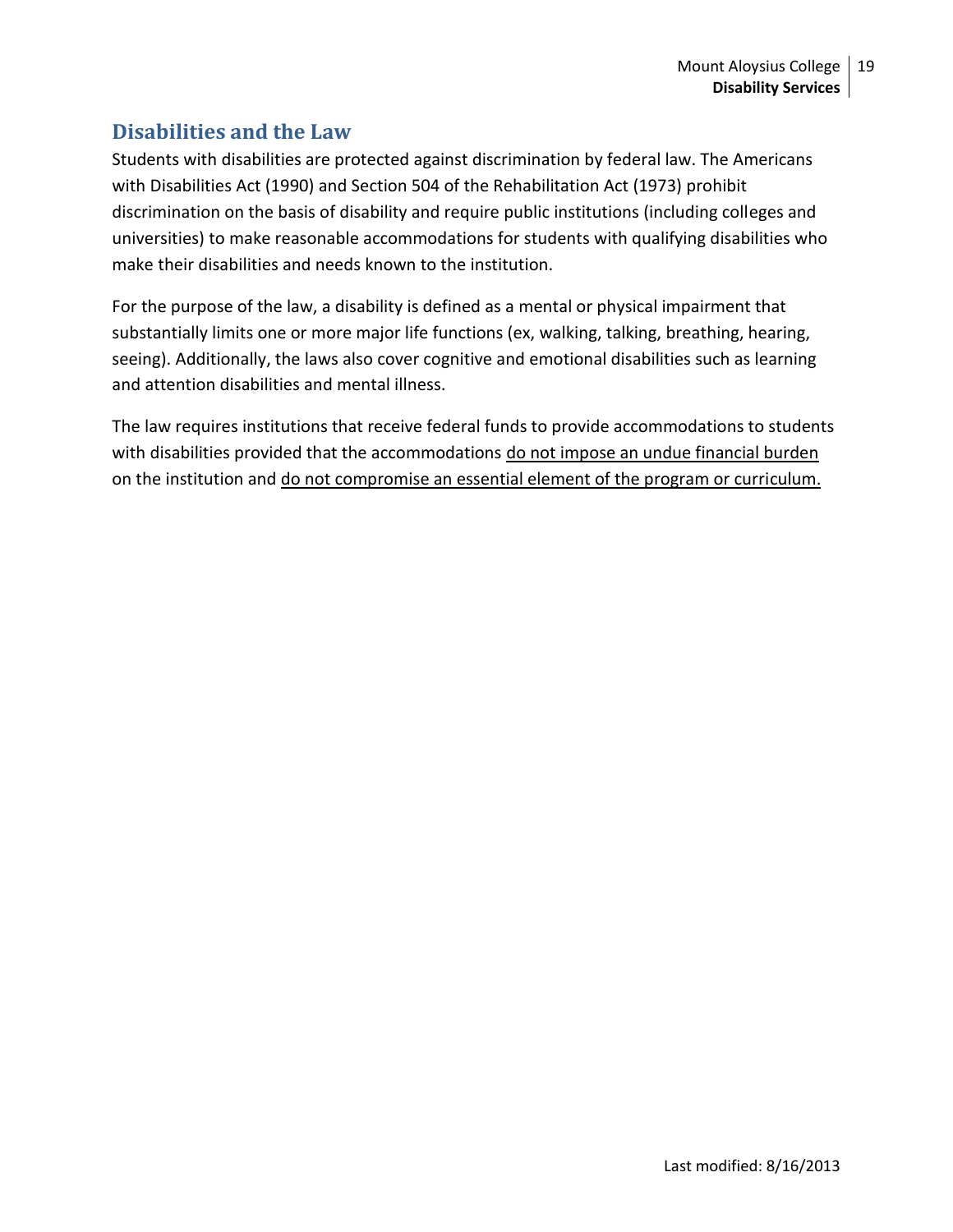# <span id="page-19-0"></span>**Confidentiality and Release of Confidential Information**

In accordance with The Family Educational Rights and Privacy Act of 1974 (FERPA), we value each student's right to confidential services and records. Each student's confidential chart is maintained in the Disability Services office.

Documentation included may comprise of *psychoeducational testing, neuropsychological testing, disability information, medical information, psychological information, case notes, educational information and grades.* Any documents in the student's chart are considered part of a student's educational record and are only subject to being released with the student's written permission.

Parents/Guardians will not have authority to inspect, review and/or discuss the confidential information related to their child's case without written permission of the student except in instances where it is necessary to release such information in order to protect the health and wellbeing of the student or others.

In accordance with federal and state laws, information contained in a student's Disability Services chart will not be disclosed except in cases which require information to be released on a "need to know basis" or to protect the health and wellbeing of the student or others.

If a student desires for their confidential information to be released to an outside agency and/or professional, the student will need to provide written permission by completing a Confidential Release of Information Form. Copies of this form are available in the Disability Services office.

Disability Services is not at liberty to disclose any information that has originated from another agency or office (psychological reports completed by a third party psychologist, etc.)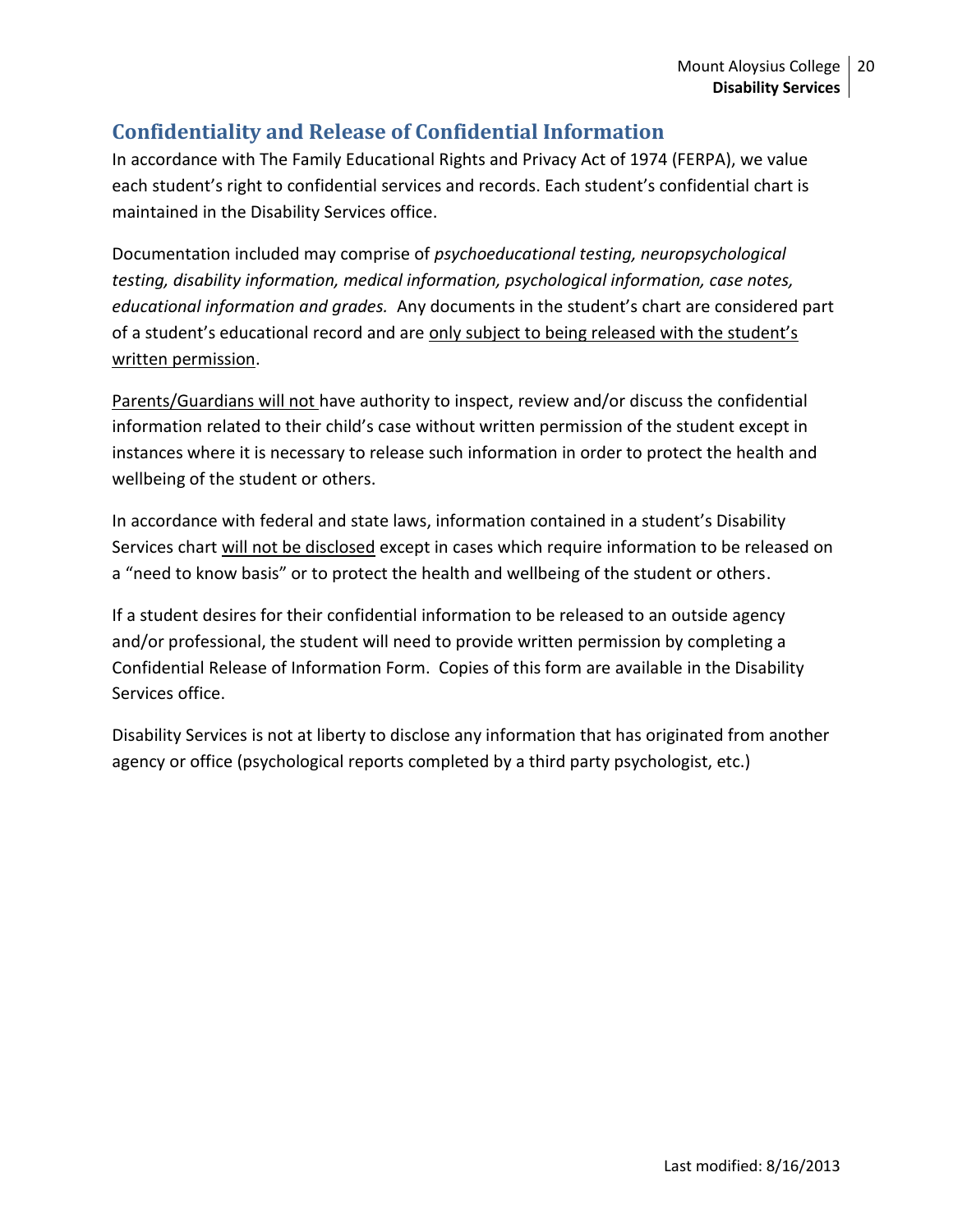# <span id="page-20-0"></span>**Rights and Responsibilities**

## **Mount Aloysius College Rights and Responsibilities**

## *Mount Aloysius College has the right to:*

- Request and receive, through Disability Services, current documentation that identifies the existence of a disability and explains the functional limitations of the disability.
- Suggest appropriate and reasonable accommodations, academic adjustments or auxiliary aids and services based upon documentation submitted to the office.
- Establish essential requirements and standards for courses, programs, services or activities at the College.
- Select equally effective accommodations, adjustments or auxiliary aids and services.
- Deny an accommodation, adjustment or auxiliary aid that fundamentally alters a course, program or activity.

## *Mount Aloysius College has the responsibility to:*

- Review submitted documentation without bias and seek appropriate relevant professional expertise and when necessary.
- Confer with the student and other relevant parties when determining accommodations, academic adjustments or auxiliary aids and services.
- Provide information in accessible formats upon request.
- Respond to requests in a timely basis.
- Maintain appropriate confidentiality of documentation and information.

## **Students Rights and Responsibilities**

## *Students with disabilities at Mount Aloysius College have the right to:*

- An equal opportunity to access the courses, programs, services and activities at the College.
- Request reasonable accommodations, academic adjustments or auxiliary aids and services.
- Appropriate confidentiality of information regarding their disability, except as disclosures are required or permitted by law.

## *Students with disabilities at Mount Aloysius College have the responsibility to:*

- Maintain institutional standards for academic performance and conduct.
- Register with Disability Services and request an accommodation.